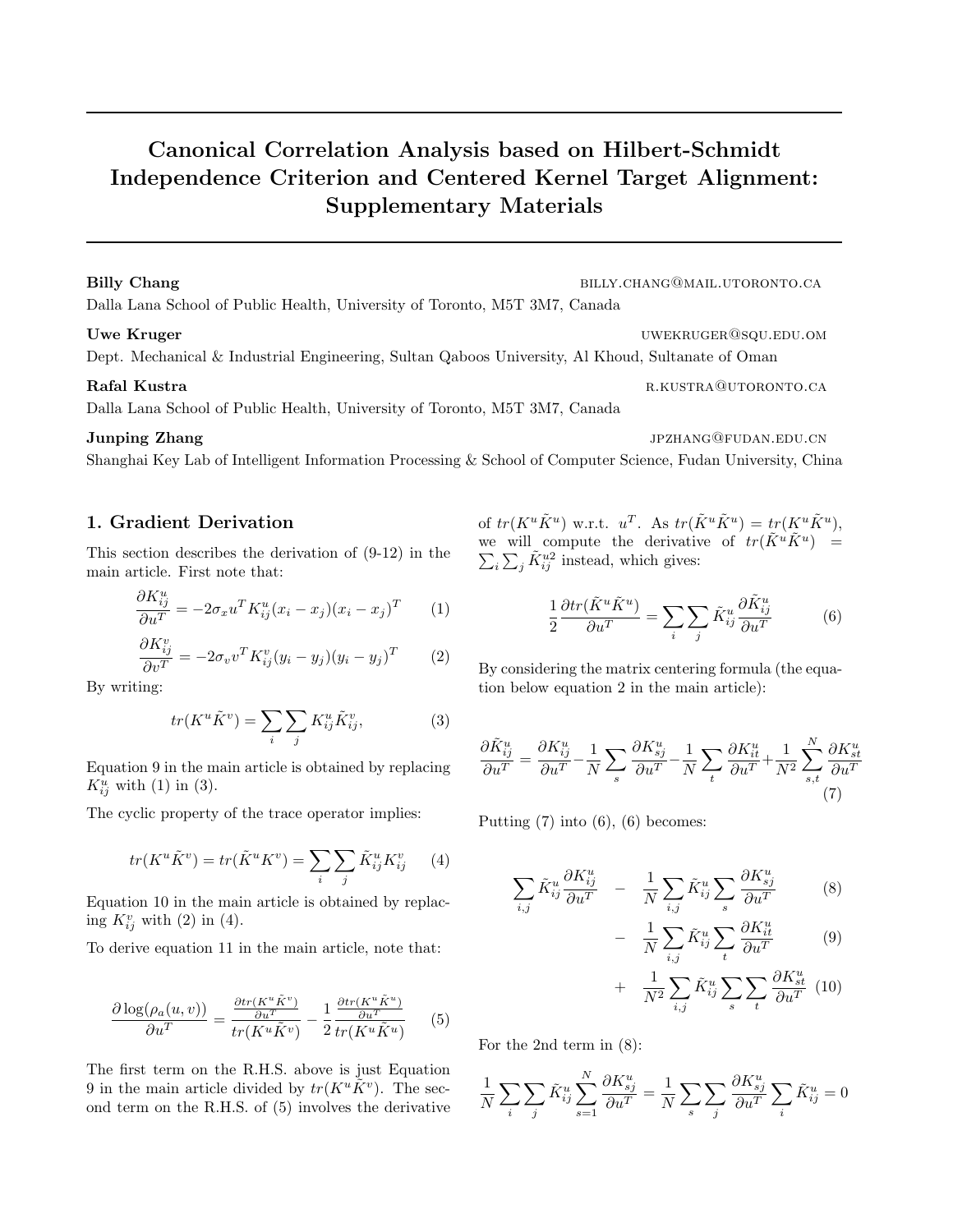since  $\sum_i \tilde{K}_{ij}^u = 0$  as  $\tilde{K}^u$  is column centered. Using similar arguments, along with the fact that  $\tilde{K}^u$  is row centered, (9) and (10) can also be shown to be 0. Combining  $(1)$  with the first term in  $(8)$ , we arrive at an explicit expression for (6):

$$
-2\sigma_x u^T \sum_i \sum_j \tilde{K}_{ij}^u K_{ij}^u (x_i - x_j)(x_i - x_j)^T \qquad (11)
$$

All the partial gradients involved in (5) have now been evaluated explicitly, and equation 11 in the main article, along with its weights  $W_{ij}^u$ , can be obtain by simple factorizing and reordering.

Finally, equation 12 in the main article and its associated  $W_{ij}^v$  can be obtained by considering a derivation symmetrical to the derivation above.

# 2. Computational Cost

The time required to run hsicCCA and ktaCCA, besides the sample size and data dimension, will also depend on the number of iterations, the convergence threshold, the bandwidth parameter  $\sigma_x$  and  $\sigma_y$  (which affects the roughness and the amount of local minima of the cost surface), the starting-parameters, and the structure of the signals within the data. At the most basic level, the time required to evaluate the cost function and the gradient for hsicCCA and ktaCCA, as a function of sample size and data dimension (P for the x-variable set and  $Q$  for the y-variable set), are presented here. Each variable set is generated using the standard Gaussian distribution, and the computations are performed using a laptop with an Intel Core i7-3517U processor and 8GB RAM.

As seen in Figure 1, the time required for evaluating the cost function is roughly linear in sample size, and rather robust against the data dimension. However, the complexity for gradient evaluation is quadratic in both the sample size and data dimension.

Although the gradient evaluation is computationally more intensive than cost function evaluation, the computational bottleneck for hsicCCA and ktaCCA lies in the step-sizes search step, where the Nelder-Mead algorithm may requires more than 30 evaluations of the cost function. For example, to compute one pair of canonical vectors using ktaCCA on a data set with sample size 1200 and dimension  $P = Q = 10$ , each iteration will require one gradient computation (about 1 second for each evaluation), but may require around 30 cost function evaluations (about 0.4 second for each evaluation) for step-sizes search using Nelder-Mead. For 100 iterations, this will take approximately  $100 \times 1 + 100 \times 30 \times 0.4 = 1300$  seconds.



Figure 1. Time (in seconds) required to compute hsicCCA and ktaCCA's cost functions and their gradients.

### 3. CCA with Quadratic Features

For the Boston Housing data set, we further consider CCA and DCCA with quadratic features attached (abbreviated as qCCA and qDCCA respectively), i.e. besides the original inputs  $x_i \in \mathbb{R}^P$  and  $y_i \in \mathbb{R}^Q$ , we attach  $x_i^2$  and  $y_i^2$  respectively to  $x_i$  and  $y_i$ , where  $x_i^2$  is the vector whose elements equal the corresponding elements of  $x_i$ , but raised to the 2nd power.  $y_i^2$  is defined similarly. 5-fold cross-validation results are presented in Figure 2.

The results suggest that quadratic relationship does exist between the two sets of variables, as qCCA has provided slightly higher Spearman correlation scores over other methods through their first canonical projections. However, strong non-linear and nonquadratic relationship exists, and this relationship is only extracted by hsicCCA and ktaCCA through their 2nd canonical projections.